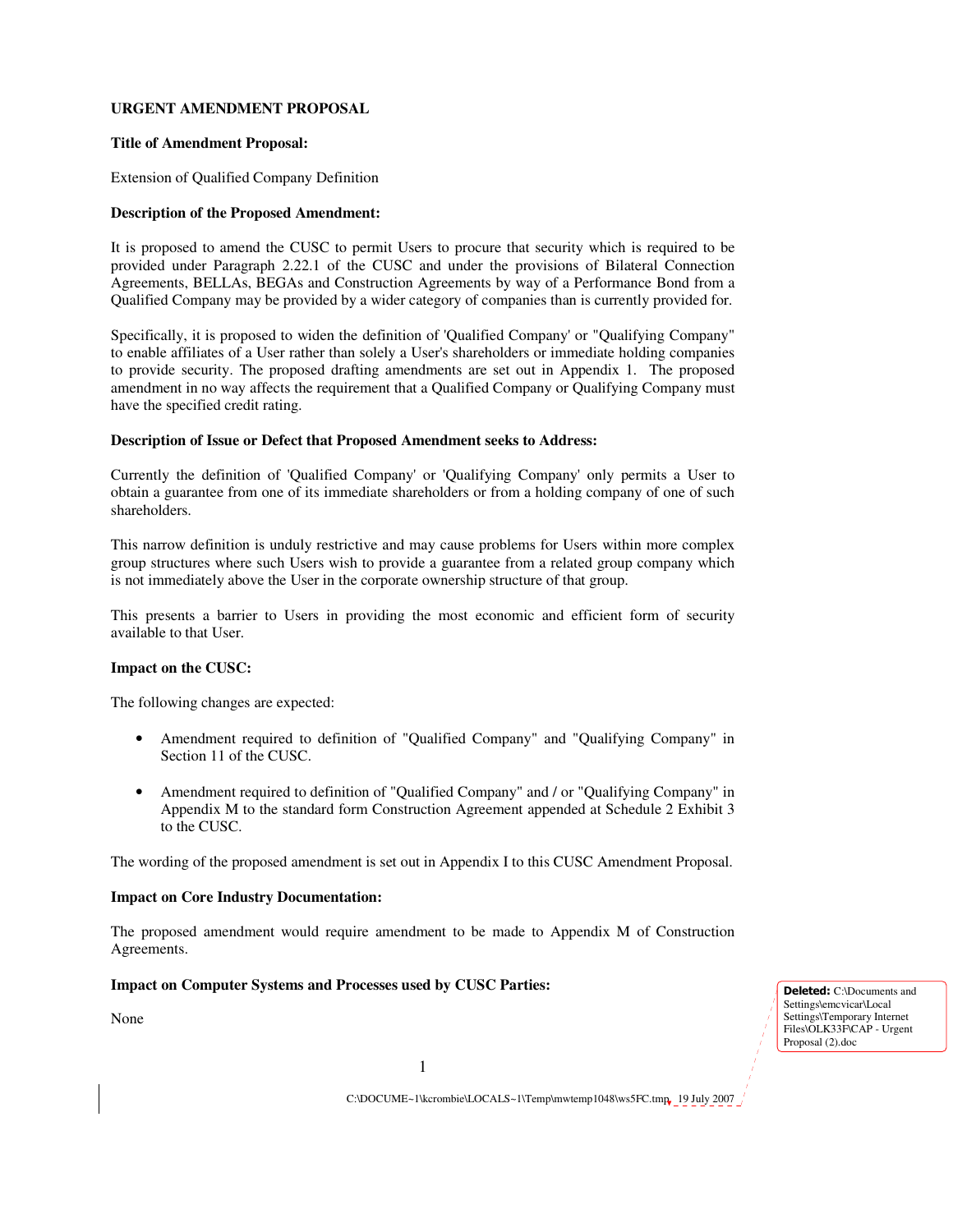## **Details of any Related Modifications to Other Industry Codes:**

#### None

# **Justification for Proposed Amendment with Reference to Applicable CUSC Objectives:**

The proposed amendment better facilities the achievement of the Applicable CUSC Objectives as follows:

*a) the efficient discharge by the licensee of the obligations imposed upon it under the Act and by this licence* 

The Company has a range of statutory duties and licence obligations which include ensuring the efficient, economic and co-ordinated operation of the GB Transmission System, the facilitation of competition and non-discrimination. The proposed amendment better facilitates the efficient discharge by The Company of these obligations and, in particular, it is observed that the proposal would:

- aid an efficient and economic operation of the GB Transmission System by ensuring that Users do not incur extra costs to connection which they would otherwise be able to avoid;
- improve competition among generators, particularly developers of new generating stations by allowing them to meet security requirements under their agreements with The Company more easily;
- ensure that Users which are members of a more complex corporate group structure than other Users are not unfairly discriminated against by reason of this structure (which may have been put in place for other group reasons such as tax or efficiency);
- update the CUSC to reflect the more modern innovative group company arrangements being employed by CUSC Participants; and
- not lead to any increase in risk on the part of The Company.

For these reasons, the proposed amendment would better facilitate Applicable CUSC Objective (a) the efficient discharge by the licensee of the obligations imposed upon it under the Act and by the licence.

*b) facilitating effective competition in the generation and supply of electricity, and (so far as consistent therewith) facilitating such competition in the sale, distribution and purchase of electricity* 

Users which have requested a connection to the GB Transmission System and which have signed up to Construction Agreements with The Company are often required to provide security in respect of substantial potential liabilities under such agreements.

In the absence of being able to provide security by way of guarantee from a 'Qualified Company', a User must provide security by other means such as letter of credit or cash in escrow – these other forms of security can often be significantly more expensive than providing a group company guarantee.

If Users cannot continue to provide security then The Company is entitled to terminate the relevant Construction Agreement and call up the security already provided. Deleted: C:\Documents and

Settings\emcvicar\Local Settings\Temporary Internet Files\OLK33F\CAP - Urgent Proposal (2).doc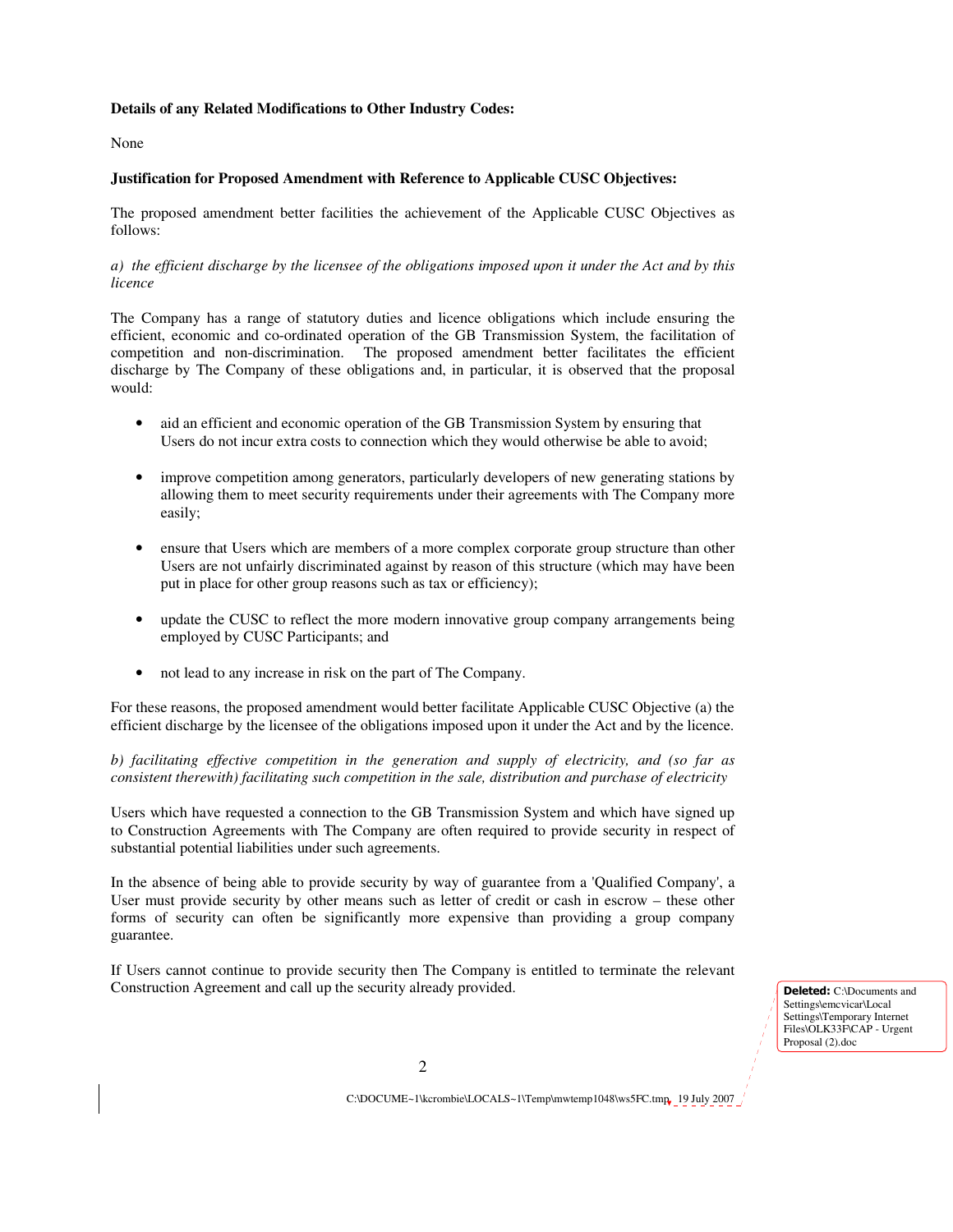The ability of and cost to Users to provide security for such connections is a significant barrier to entry for new generation and the proposal would remove an element of this barrier and to a certain extent greatly simplify and improve matters for Users within more complex corporate structures.

For these reasons, the proposed amendment would better facilitate Applicable CUSC Objective (b) facilitating effective competition in the generation and supply of electricity, and (so far as consistent therewith) facilitating such competition in the sale, distribution and purchase of electricity.

# **Details of Proposer:**

| <b>Organisation's Name: CRE Energy Limited</b> |                                  |
|------------------------------------------------|----------------------------------|
| Capacity:                                      | <b>CUSC Party</b>                |
| <b>Detail of Proposer's Representative:</b>    |                                  |
| Name:                                          | <b>Roger Seshan</b>              |
| Organisation:                                  | <b>CRE Energy Limited</b>        |
| Telephone Number: 0141 568 2870                |                                  |
| <b>Email Address:</b>                          | Roger.Seshan@ScottishPower.com   |
| <b>Details of Representative's Alternate:</b>  |                                  |
| Name:                                          | <b>Keith Anderson</b>            |
| Organisation:                                  | <b>CRE Energy Limited</b>        |
| Telephone Number: 0141 568 3143                |                                  |
| <b>Email Address:</b>                          | keith.anderson@ScottishPower.com |
|                                                |                                  |

**Deleted:** C:\Documents and Settings\emcvicar\Local Settings\Temporary Internet Files\OLK33F\CAP - Urgent Proposal (2).doc

C:\DOCUME~1\kcrombie\LOCALS~1\Temp\mwtemp1048\ws5FC.tmp 19 July 2007